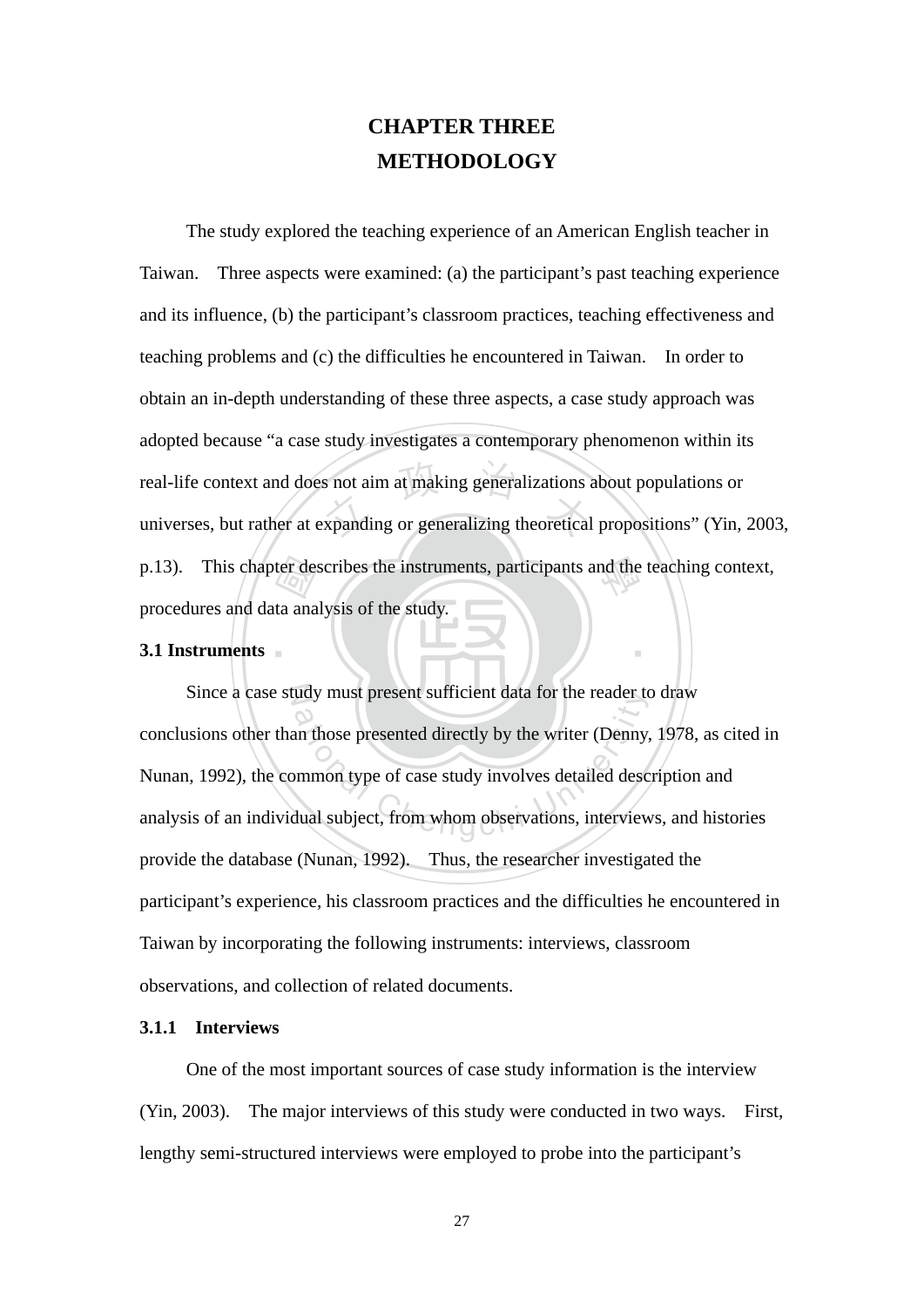background information, his past learning and teaching experience and the problems he encountered in Taiwan. As explained by Wallace (1988), in semi-structured interviews, "there will be almost a prepared interview schedule, but most of the questions will probably be open questions" (p.147). They combine a certain degree of control with a certain amount of freedom to develop the interview and contain certain prompts (i.e. comments, examples or follow-up questions) to encourages the interviewee to give fuller, more detailed responses (Wallace, 1998). As for the interview questions (see Appendix 1), they were developed and synthesized from the past literature which the researcher has reviewed.

type of line view was adopted soon after each teaching session which the researche<br>has observed. It was aimed to explore the reasons why the participant performed<br>some specific teaching techniques or activities during the researcher has reviewed.<br>
f interview referred to the post-obser some specific teaching techniques or activities during the classroom, which may also N The second type of interview referred to the post-observation interview. This type of interview was adopted soon after each teaching session which the researcher help the researcher to explain the effectiveness of the participant's teaching and the reasons behind his teaching behaviors.

aching behaviors. Moreover, in order to further explore the effectiveness of the participant's teaching, the informal conversations with the participant, the participant's students, colleagues, and the owner of the cram school where he is currently working were also conducted.

## **3.1.2 Classroom Observations**

It is widely believed that observation is a major tool used in qualitative research as it allows close-up examination of a phenomenon (Yin, 2003). Thus, with the view of investigating the participant's classroom practices and its effectiveness, non-participant observations of real classroom practice were conducted. In addition, the observations of each period of the participant's classroom teaching were video-taped because one of the advantages of video-taping is that it can be replayed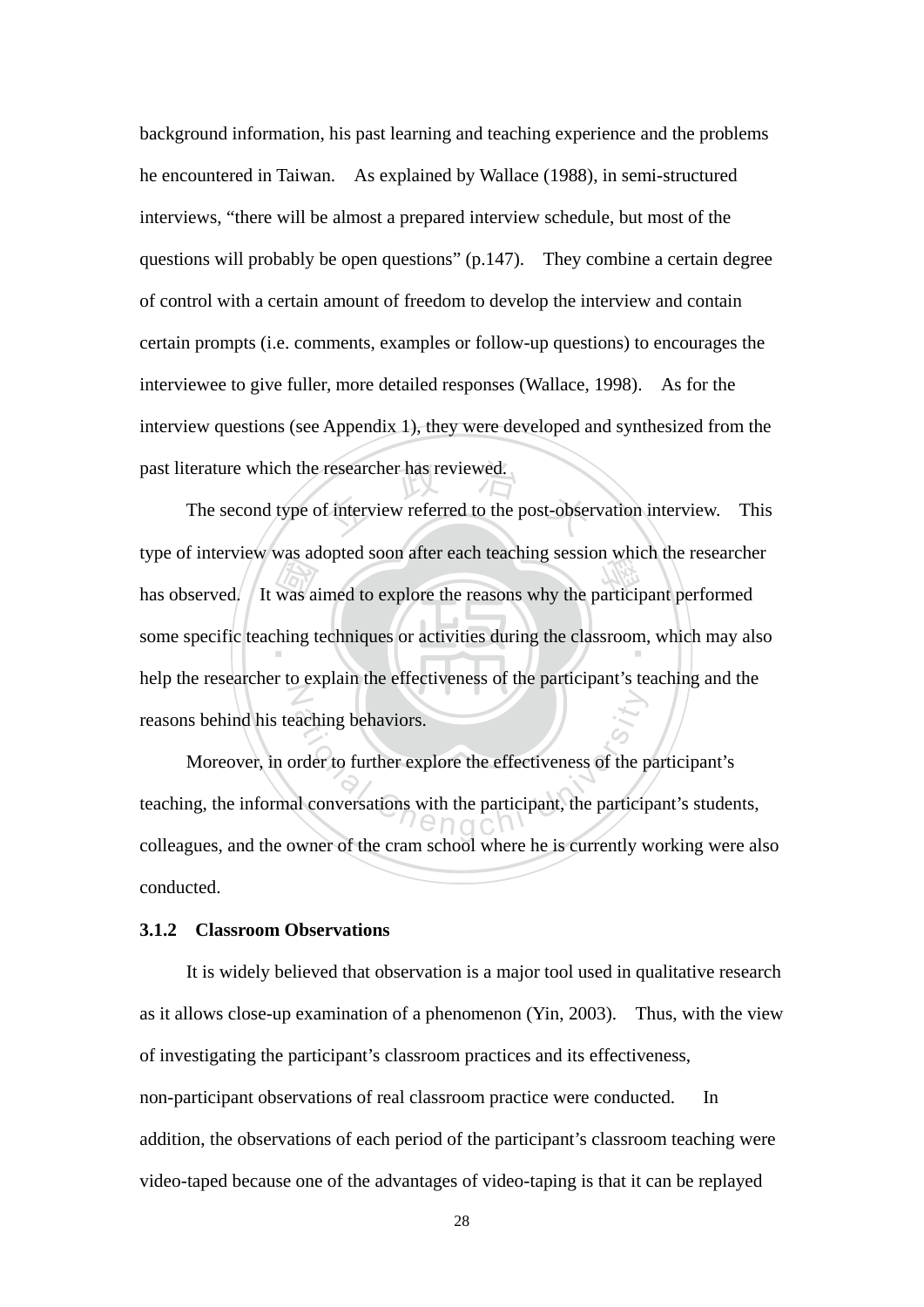and examined many times and can capture many details of a lesson that cannot be easily observed by other means (Richards & Lockhart, 1996). Apart from video-taping, all classroom observations were supplemented by field notes in order to mend the drawbacks of video-taping classroom practices, such as the limited range of a recording device which may capture only the participant's teaching behaviors rather than students' reactions.

# **3.1.3 Document Collections**

about<br>ated (J<br>ant researcher also collected such materials as the textbooks, handouts and test sheets, in<br>hope of further capturing the panorama of the participant's teaching. It is believed that these existing documents are another source that may shed lights into the questions investigated (Johnson, 1992, as cited in Wang, 2007). Apart from collecting data through interviews and classroom observation, the hope of further capturing the panorama of the participant's teaching. It is believed questions investigated (Johnson, 1992, as cited in Wang, 2007).

‧

## **3.2 The Participant**

#### Z **3.2.1 Criteria of Choosing the Participant**

was designed to investigate one NEST's teaching<br>teaching effectiveness, problems and the difficu<br>v he solved the problems when living and teachi The research was designed to investigate one NEST's teaching experience, his classroom practices, teaching effectiveness, problems and the difficulties that he has encountered and how he solved the problems when living and teaching English in Taiwan. In order to answer the research questions, the researcher selected a representative who is qualified under the following criteria: (a) a NEST who has taught English in Taiwan for at least three years, (b) a NEST who has the teaching experience both in private language institutes and in public schools in Taiwan, (c) a NEST who has taught students whose levels range from basic to advanced, and (d) a NEST who is willing to participant in the study.

First of all, the reason why the researcher was to find a participant who has at least three years of teaching experience was that he or she may have richer experience in teaching English in Taiwan than most of the NESTs in Taiwan who have only one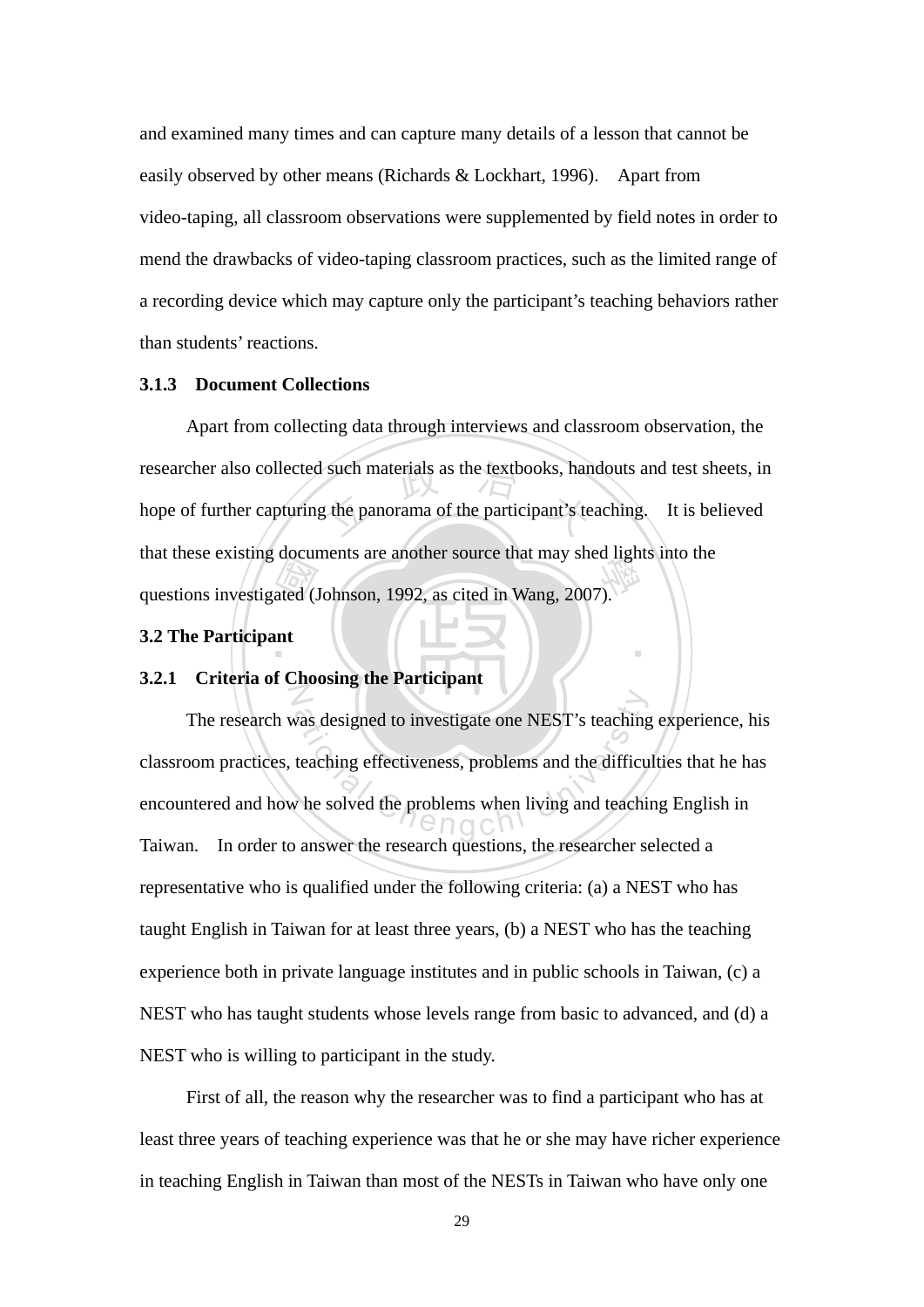or two years of teaching experience in average (Chen, 2007; Chou, 2004). As the contract is normally made for one or two years among English cram schools in Taiwan, if a NEST has taught English for more than 3 years, he/she may show a comparatively higher preference for teaching English in Taiwan as his/her career rather than those who stay in Taiwan only for a short period of time and consider teaching English as merely a means of making money. Accordingly, investigating this kind of NEST's teaching and its effectiveness would be relatively more meaningful.

why the second and third criteria with different teaching contexts in Tai Second, the reason why the second and third criteria were set up was to select a NEST who is familiar with different teaching contexts in Taiwan and thereby the problems he/she encountered would be more various.

Eventually<br>collected Ins ne/she encountered would be more various.<br>Lastly, the study was conducted in a case study method; namely, all the procedure of data collection might have been time-consuming. Therefore, it is Z  $c_{\textit{hengchi}}$  U crucial to find a NEST who would be willing to spare his or her time to cooperate with the researcher patiently. With all the criteria taken into account, Bert, who has taught English in Taiwan for fourteen and a half years, was selected as the participant of the study.

## **3.2.2 The Participant**

<u>.</u>

Bert<sup>1</sup> was born in the United States and graduated from a university in southern America. Though majoring in World History, Bert joined the Air Force upon graduation only to fulfill his dream as a pilot since his childhood. Unfortunately, one of his eyes accidentally got shot during a secret mission and his eyesight was seriously damaged. Thus, he was forced to discharge from the Air Force. After leaving the Air Force, Bert planned a trip to Asia and thought about his future during

<sup>1</sup> In order to protect the privacy of the participant, the researcher adopted a pseudo-name to represent the participant of this study.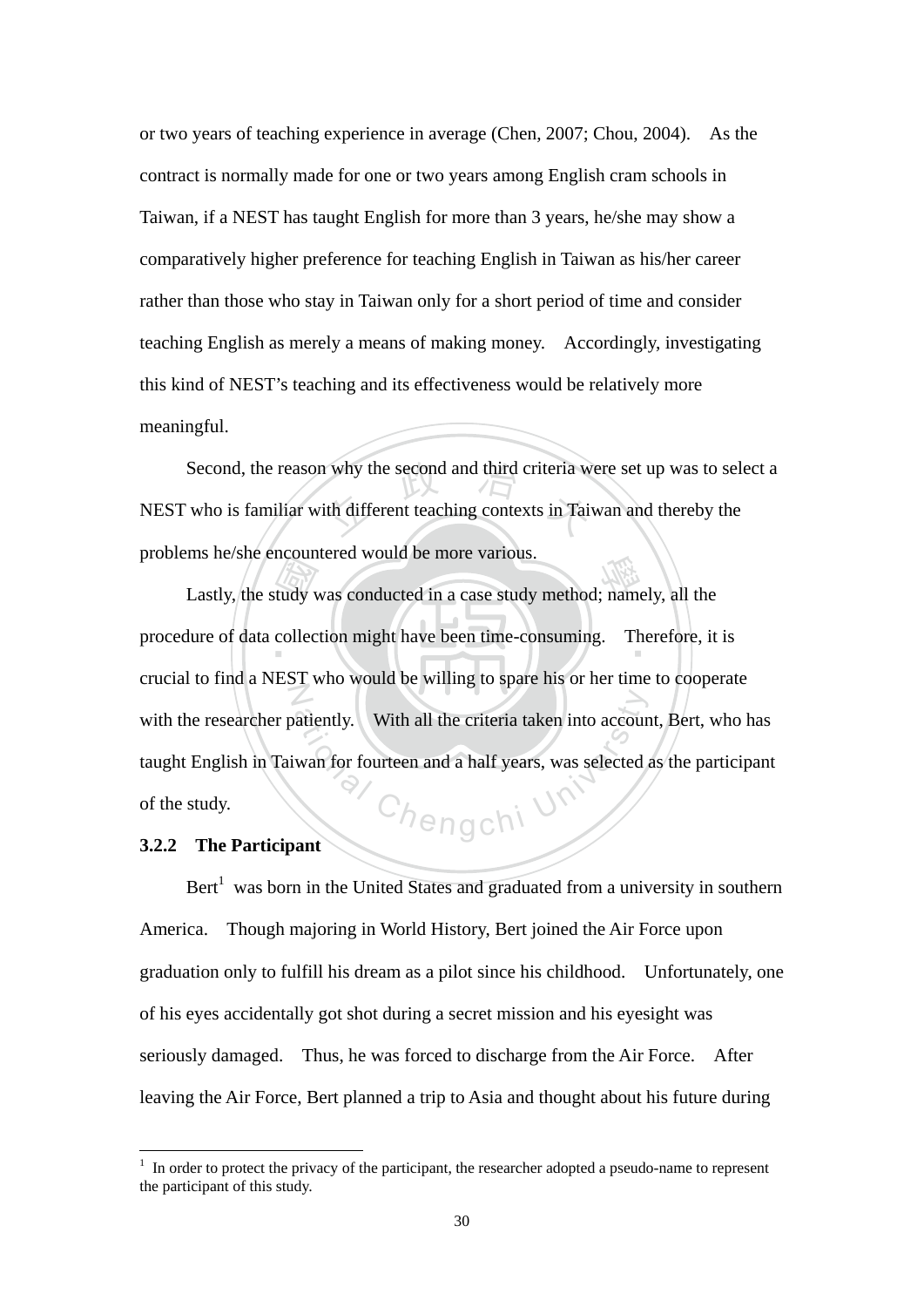the trip. At that time, Taiwan was his first choice after a thorough consideration. Bert originally planned to travel in Taiwan for only three months and then returned to the United States for a brand new start. However, as soon as he stepped down the airplane and began his journey as an English teacher in Taiwan, he was fascinated by the environment and the people here. Since then, the idea of returning to the United States has seldom occurred to him.

m Bend<br>
mter, C students' occupations range from elementary students to business professionals.<br>Some of these schools which Bert taught were Kaohsiung Shu-Da Vocational School, Ba-Da Julilot Tilgh School, El-Li Julilot Tilgh School, Chung-El Julilot Tilgh School,<br>Doris' English Center, Green Village, and Jolly School. Currently, he is teaching at I-School<sup>3</sup> in Taoyuan City, a cram school which provides several kinds of English N Nowadays, Bert has been an English teacher for fourteen and a half years in Taiwan. He has taught at numerous crams schools and public institutions, and the Some of these schools which Bert taught were Kaohsiung Shu-Da Vocational School, Ba-Da Junior High School, Li-Li<sup>2</sup> junior High School, Chung-Li Junior High School, courses for students from elementary schools to senior high schools.

## **3.3 The Teaching Context**

ontext<br>
t that Bert was teaching English in two different<br>
and a cram school) when the researcher initiated<br>  $\bigcap_{i=1}^{\infty} G_i$ Due to the fact that Bert was teaching English in two different teaching contexts (i.e., a public school and a cram school) when the researcher initiated the study, one class in each of the two teaching contexts was therefore observed. One of the classes was Class 225 in the Li-Li junior high school, a public junior high school in northern Taiwan. The other was a class at Bert's cram school, I-School<sup>3</sup>. The basic information of these two classes was respectively described in the following sections.

#### **3.3.1 Class 225 in Li-Li Junior High School**

When the researcher conducted the classroom observation in Li-Li Junior High

<sup>2</sup> The researcher observed one of the classes in this school. For ethical considerations, it was given a pseudo name.

<sup>3</sup> This was also a pseudo-name.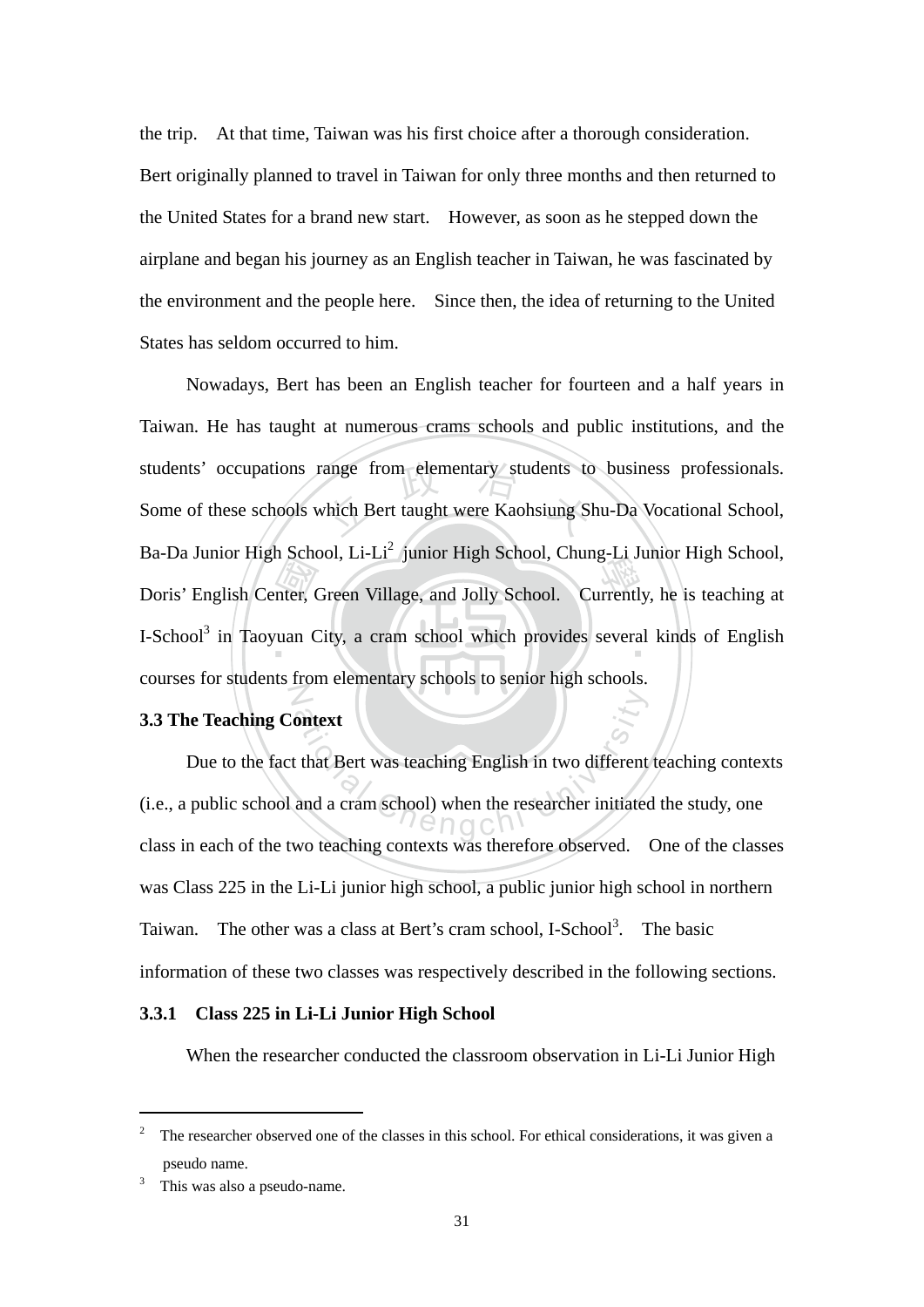English conversation skins and reading comprehension, which were the two<br>highly-emphasized abilities in the National Junior High School's English Curriculum<br>(MOE website). Having taught one of the principal's children and skills and articles reading in two respective periods under the pressure given by the parents of this class. The purpose of hiring NESTs was to improve the students' (MOE website). Having taught one of the principal's children and earned himself a N Freading comprehension (see Appendix 2 for the<br>aught classes took place every Wednesday aftern School, Class 225 was in the eighth grade. Before enrolling to the Li-Li Junior High School, the students in this class were selected beforehand through a severe examination on music theories and the performing skills of musical instruments. Only those who passed the exam could enter this class and became members of the school wind band. Therefore, this class was called "The Wind Band Class." In this class, almost all of the students had good performance not only in music but also in all their school subjects, including English. When the second semester started, the school administrators hired two foreign teachers to teach conversation parents of this class. The purpose of hiring NESTs was to improve the students' English conversation skills and reading comprehension, which were the two good reputation, Bert was then recommended by the principal of the Li-Li Junior High School to teach reading comprehension (see Appendix 2 for the excerpt of the textbook).

These NEST-taught classes took place every Wednesday afternoon, from 2: 05 p.m to 2:50 p.m in the second semester and lasted for two semesters in a row (i.e. the second and the third semester). However, just when the fourth semester was about to start, the other foreign teacher left Taiwan for unknown reasons. Without hiring any other foreign teacher for substitution, the school authority shortened the students' learning hours from two periods to one, letting Bert teach the reading comprehension to Class 225 per week only. This was the very semester when the researcher initiated the observations in this class. However, the reading course taught by Bert was terminated as soon as the fourth semester came to an end.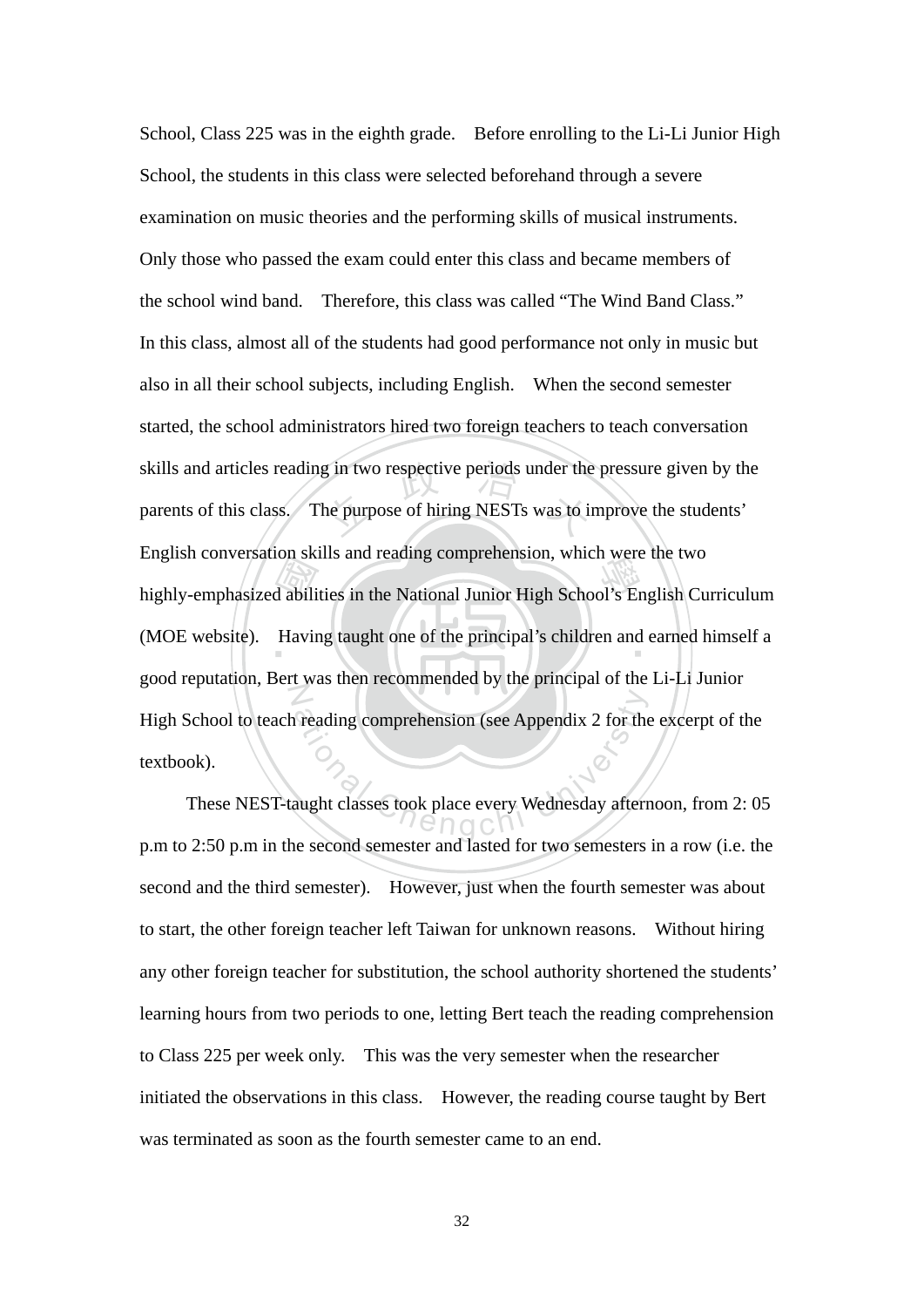#### **3.3.2 The Class at I-School**

 $\frac{1}{\sqrt{2}}$ <br>endix class began from seven-thirty p.m. to nine-thirty p.m. every Tuesday and Thursday.<br>Basically, Bert divided the English class up into two parts. In the first hour, each student was asked to orany present the news that happened during the previous week<br>to the whole class. In the second hour, Bert would then focus on the content of the ‧ As mentioned earlier (see 2.2.2), I-School was a private English cram school in northern Taiwan, providing the students with a variety of intensive English learning courses. The class observed at I-School consisted of 12 students. Eight of them were the sixth-graders from different elementary schools in the neighborhood while the other four were junior high school students. Nearly 90 % of them had been taught by Bert for two consecutive years. The level of the whole class was intermediate when the researcher observed the class. The teaching hours for this Basically, Bert divided the English class up into two parts. In the first hour, each student was asked to orally present the news that happened during the previous week textbook (see Appendix 3).

#### **3.4 Procedures**

N

is study were collected from September, 2006 to<br>procedures could be roughly divided up into five<br>ree, the researcher focused on collecting data of The data of this study were collected from September, 2006 to March, 2008. The data collection procedures could be roughly divided up into five steps. From Step One to Step Three, the researcher focused on collecting data of Bert's teaching in the public school. From Step Four to Step Five, the researcher primarily gathered information on Bert's teaching in the cram school. To be more precise, the procedures of data collection were illustrated step by step in a chronological order as follows:

**Step One**: The observations in Class 225 in Li-Li junior high school were conducted every Wednesday afternoon from September to November in 2006. The researcher observed Bert's teaching of two complete units in the textbook. During the observations, copies of the teaching materials used in Bert's classes were collected so that the researcher could have a better understanding of what was going on in the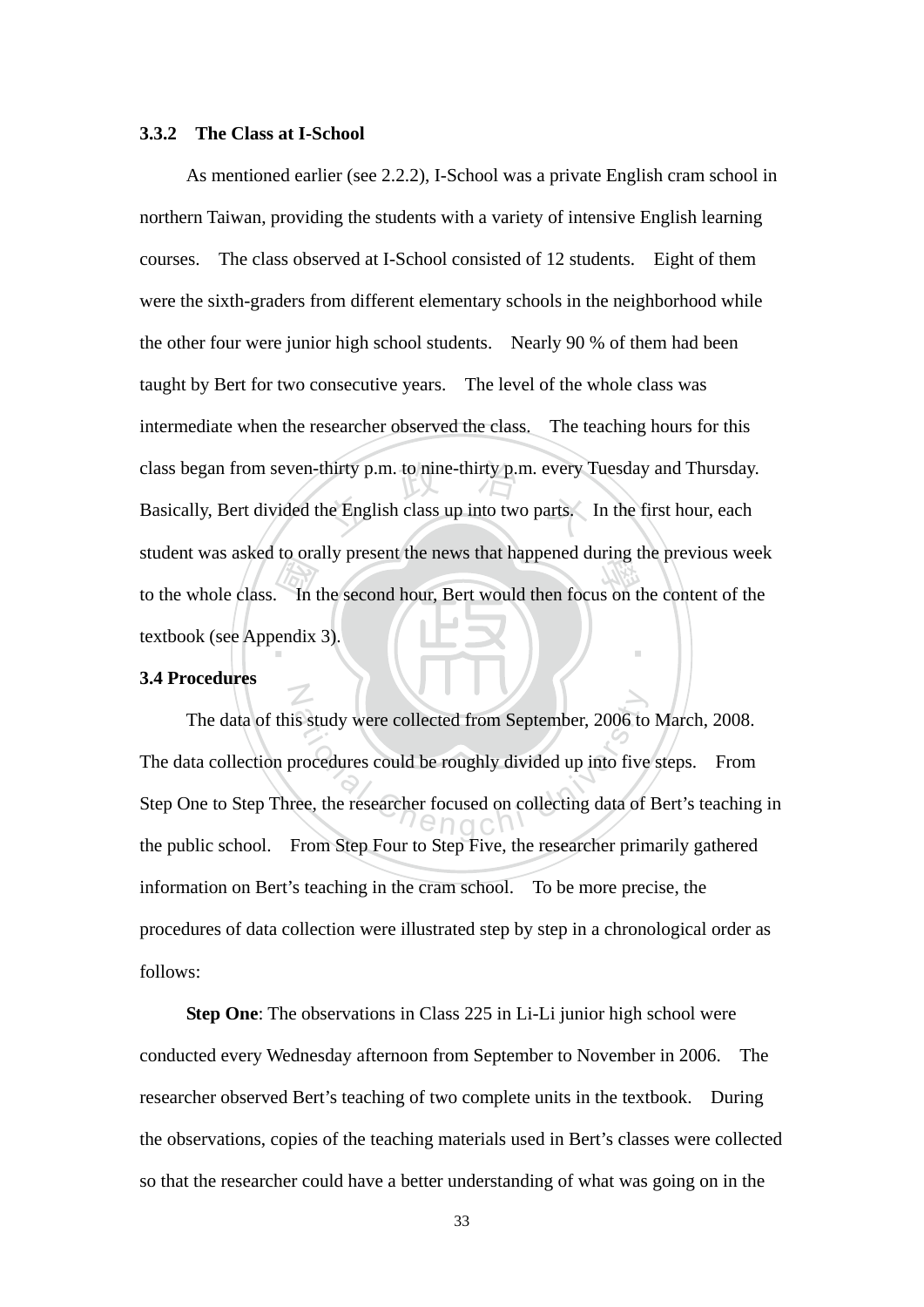classroom. Eventually, a total of four periods in Li-Li junior high school were observed and each lasted for 45 minutes (see Table 1).

| Chassi com Observations in El El Junior migh Senocr |               |       |                                           |  |
|-----------------------------------------------------|---------------|-------|-------------------------------------------|--|
|                                                     | Date          | Class | <b>Teaching Unit</b>                      |  |
|                                                     | Sep. 27, 2006 | 225   | Unit 10 Neighbors Fed Up with Loud Music* |  |
|                                                     | Nov. 1, 2006  | 225   | Unit 10 Neighbors Fed Up with Loud Music  |  |
|                                                     | Nov. 8, 2006  | 225   | Unit 11 Prison Escape is Easy as Pie      |  |
|                                                     | Nov. 15, 2006 | 225   | Unit 11 Prison Escape is Easy as Pie      |  |
|                                                     |               |       |                                           |  |

**Classroom Observations in Li-Li Junior High School** 

\* The textbook used in Li-Li was *Can You Believe It? Stories and Idioms from Real Life* (Book 1) by Jann Huizenga, Oxford University Press, 2000

**Step Two**: During the following winter vacation in February, 2007, six

‧tervie<br>backg<br>nglish semi-structured interviews were conducted (see Table 2). Information was elicited<br>in terms of Partia hadroneed next learning and weaking arraninges, his philosophy of teaching, his English teaching situations in Li-Li Junior High School, the problems he encountered in Taiwan as a foreign English teacher, and his opinions on issues NESTs. In addition, the questions generated from the spherical chemical chemical components in Step One were asked for chemical chemical chemical chemical chemical chemical chemical chemical chemical chemical chemical chem in terms of Bert's background, past learning and working experiences, his philosophy related to NEST and NESTs. In addition, the questions generated from a preliminary analysis of the classroom observations in Step One were asked for clarification and verification. All interviews were carried out in English and took place after Bert finished teaching his class at I-School at 9: 30 p.m. Thus, the length of each interview diversified from thirty-seven minutes to one and half hours according to Bert's energy when the interview was conducted.

| וחו<br>n |  |
|----------|--|
|----------|--|

**Table 1** 

| Denn Du ucturen hitter (it webbrond |               |         |           |                                     |
|-------------------------------------|---------------|---------|-----------|-------------------------------------|
|                                     | Date          | Time    |           | Topic                               |
|                                     | Feb. 8, 2007  | 45 min. |           | <b>Background Information</b>       |
|                                     |               |         | $\bullet$ | Past learning & working experiences |
| 2                                   | Feb. 15, 2007 | 37 min. |           | Opinions about English teaching     |
|                                     | Feb. 22, 2007 | 55 min. |           | Native and non-native issues        |
|                                     |               |         | $\bullet$ | Problems encountered in Taiwan      |

**Semi-Structured Interview Sessions**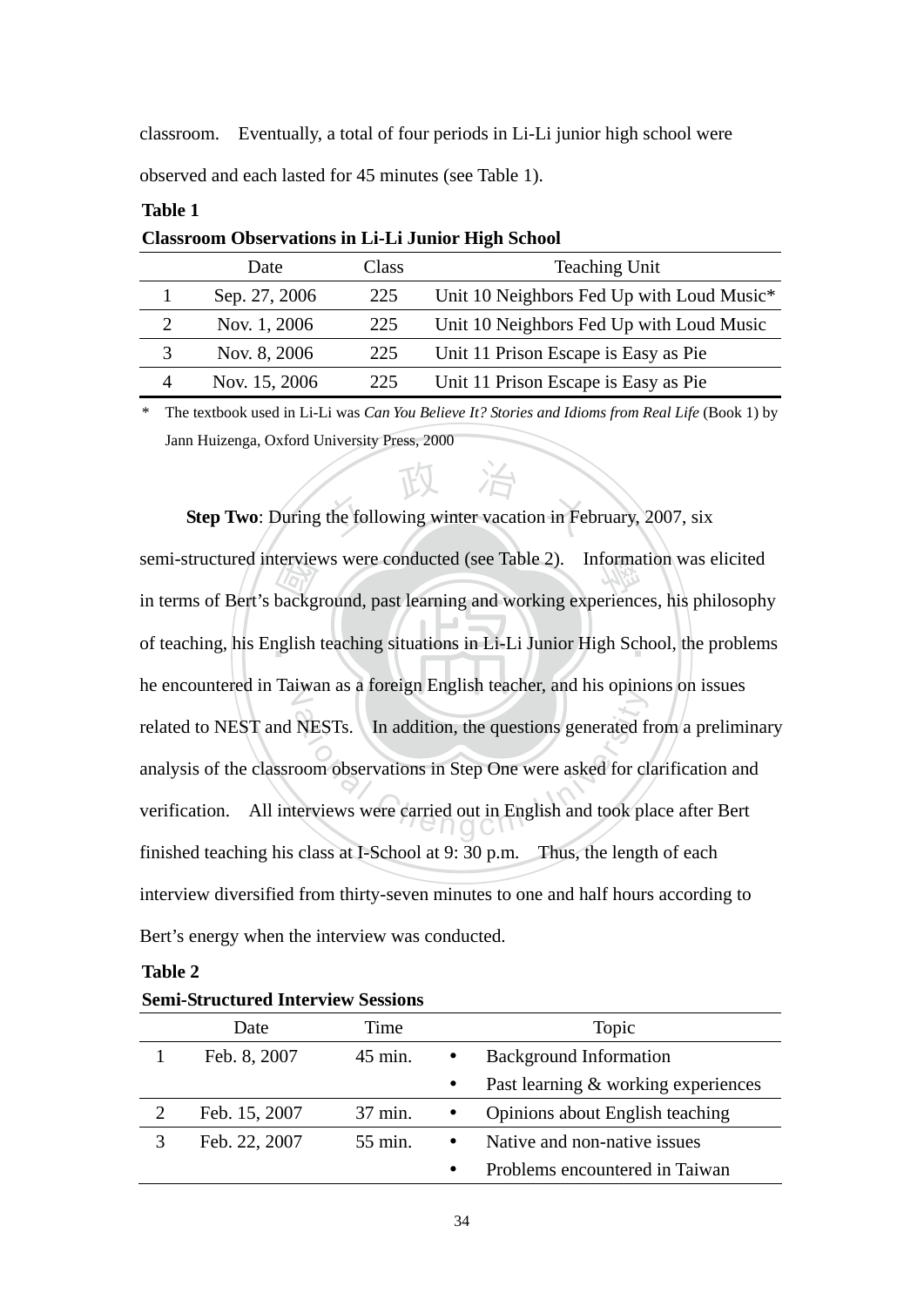| 4 | Feb. 26, 2007 | 77 min.          |           | Teaching experience in Taiwan             |
|---|---------------|------------------|-----------|-------------------------------------------|
|   |               |                  | $\bullet$ | Teaching situations in Li-Li              |
|   | Feb. 28, 2007 | 80 min           |           | Teaching situations in Li-Li              |
|   |               |                  | $\bullet$ | Learners and its characteristics in Li-Li |
| 6 | Mar. 5, 2007  | $90 \text{ min}$ | $\bullet$ | Teaching preparation                      |
|   |               |                  | $\bullet$ | Techniques & activities in Li-Li          |
|   |               |                  | $\bullet$ | Assessments & Homework                    |

selection<br>School the the students were infl<br>to what extent the students were infl recommended and selected with the assistance of their Chinese English teacher in ‧ **Step Three**: Apart from conducting personal interviews to Bert, six of his students in Class 225 were interviewed twice. During these two interviews, three students together were interviewed in a group each time. The purpose of the interviews was to check to what extent the students were influenced by Bert's teaching and how effective Bert's teaching was. These six students were Li-Li Junior High School. The English proficiency levels of these six students varied from basic to high-intermediate.

ational of ten interviews were conducted from late<br>ation is the semi-structured interview<br>erviews. In late August, 2007, the first three set **Step Four**: A total of ten interviews were conducted from late August to mid-November in 2007, including both the semi-structured interviews and post-observation interviews. In late August, 2007, the first three semi-conducted interviews were initiated by the researcher to explore Bert's cram school teaching experience. Also, the preliminary analyses of the data collected in Step One and Step Two were also given to Bert for verification and clarification in these three interviews.

N

As for the following seven interviews, all of them were conducted soon after the classroom observation on the same day. From then on, the researcher observed the participant's teaching first and later initiated the interview after class by asking Bert questions about the lesson the researcher had just finished observing. If there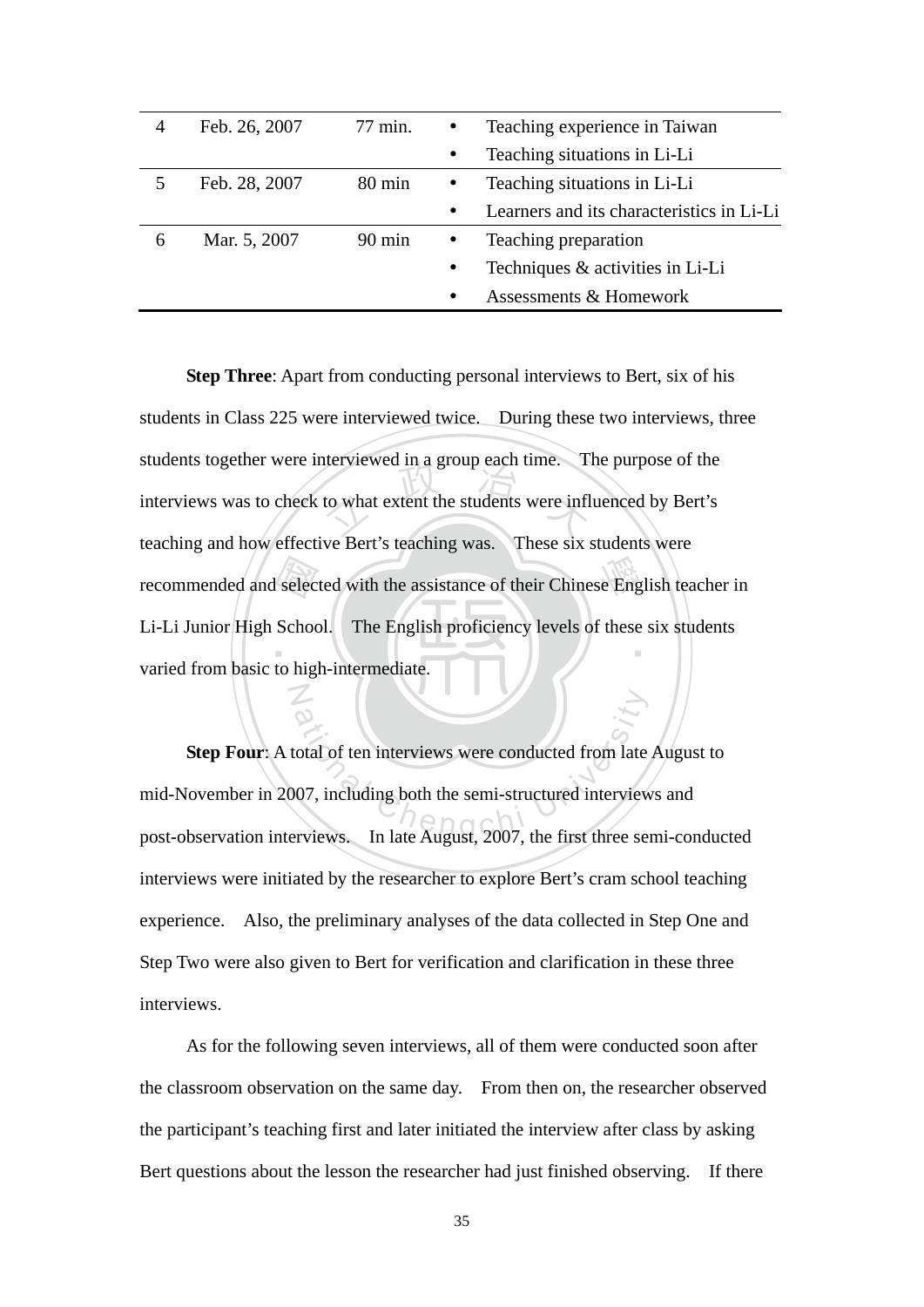was still time permitted to ask some more questions, the researcher would further continue the interview and ask questions related regarding to the other research topics (see Table 3). When the classroom observations were over, the researcher conducted yet another interview with Bert on November 7, 2007, with a special focus on his teaching experience in K-School, which the researcher had found no time to ask Bert about during the whole process of classroom observations at I-School.

to comment on Bert's teaching at I-Meanwhile, an informal conversation with the owner of I-School was conducted on September 6, 2007. Before the researcher observed the class that day, the owner was requested to comment on Bert's teaching at I-School and the current situation of hiring NESTs among English cram schools in Taiwan.

| Table 3        |                                                       |         |  |                                  |  |  |  |
|----------------|-------------------------------------------------------|---------|--|----------------------------------|--|--|--|
|                | <b>Semi-Structured Interview Sessions at I-School</b> |         |  |                                  |  |  |  |
| 1              | Aug. 23, 2007                                         | 36 min. |  | Cram school teaching experience  |  |  |  |
| 2              | Aug. 28, 2007                                         | 43 min. |  | Cram school teaching experience  |  |  |  |
| 3              | Aug. 30, 2007                                         | 48 min. |  | Cram school teaching experience  |  |  |  |
| $\overline{4}$ | Sep. 6, 2007                                          | 40 min. |  | Post-observation interview       |  |  |  |
| 5              | Sep. 11, 2007                                         | 58 min. |  | Post-observation interview       |  |  |  |
|                |                                                       |         |  | Problems encountered             |  |  |  |
|                |                                                       |         |  | Opinions about Taiwan Education  |  |  |  |
| 6              | Oct. 9, 2007                                          | 23 min. |  | Post-observation interview       |  |  |  |
| 7              | Oct. 11, 2007                                         | 26 min. |  | Post-observation interview       |  |  |  |
| 8              | Oct. 16, 2007                                         | 60 min. |  | Post-observation interview       |  |  |  |
| 9              | Oct. 18, 2007                                         | 60 min. |  | Problems encountered             |  |  |  |
|                |                                                       |         |  | Teaching situation               |  |  |  |
| 10             | Nov. 7, 2007                                          | 48 min. |  | Teaching Experience in Kaohsiung |  |  |  |
|                |                                                       |         |  | <b>American School</b>           |  |  |  |

**Step Five:** Six classroom observations at I-School were held in this step. The researcher intended to follow Bert through two complete units of his teaching at I-School. However, the researcher had extended the time frame of the classroom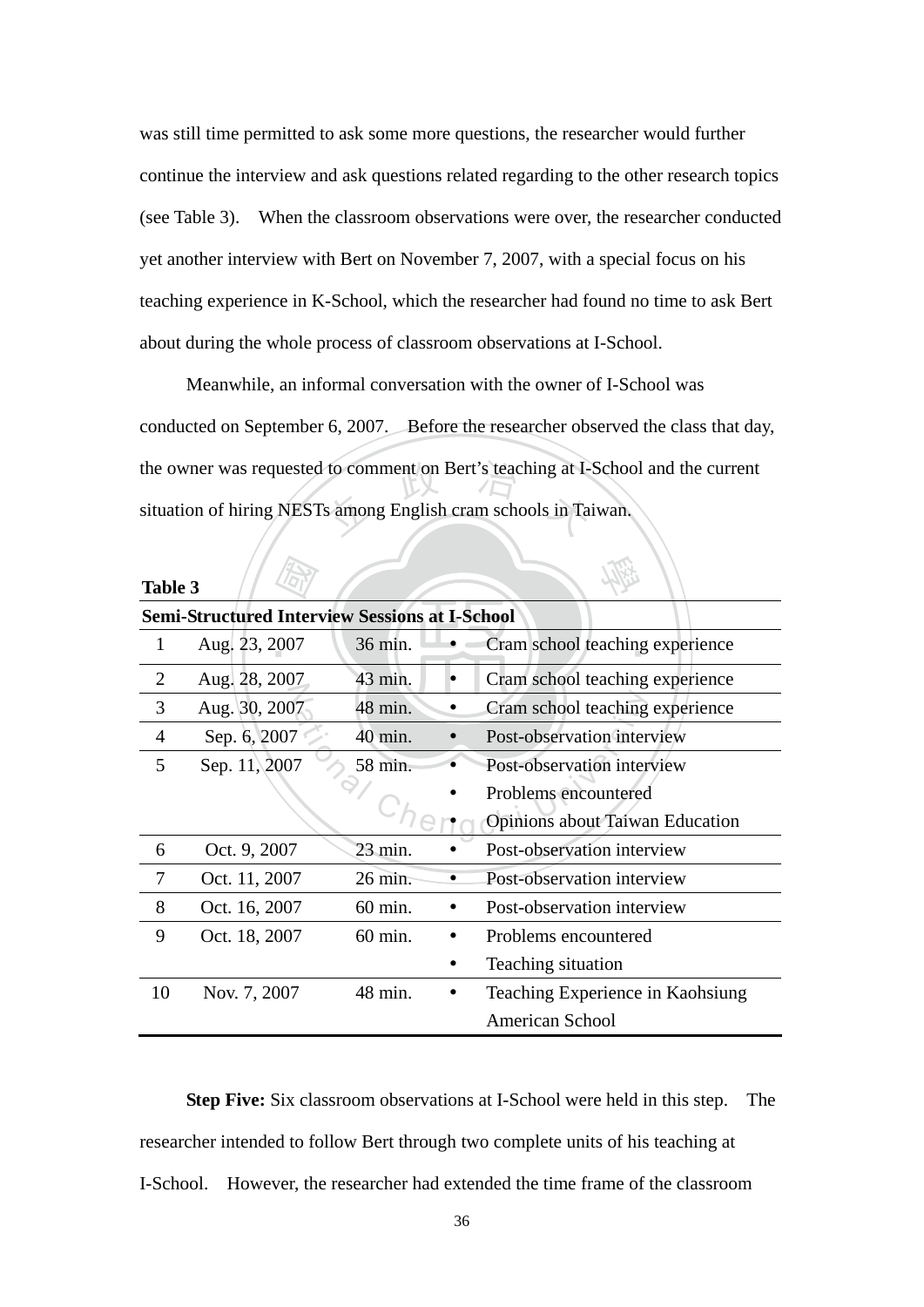observation for the purpose of witnessing how Bert taught students to translate the Chinese paragraph into English (see Appendix 4 for the handout) and how he gave them mock exams of GEPT (see Appendix 5). The whole observation, therefore, lasted from September 6 to October 18, 2007. Totally, twelve hours of teaching was observed. (See Table 4).

| <b>Table 4</b> |
|----------------|
|----------------|

|                                              | <b>Classroom Observations at I-School</b> |               |          |                                                                                               |  |  |
|----------------------------------------------|-------------------------------------------|---------------|----------|-----------------------------------------------------------------------------------------------|--|--|
|                                              |                                           | Date          | Class    | <b>Teaching Unit</b>                                                                          |  |  |
|                                              |                                           | Sep. 6, 2007  |          | I-School Unit 16 Pirates                                                                      |  |  |
|                                              | 2                                         | Sep. 11, 2007 |          | I-School Unit 17 Agatha Christie saves a life                                                 |  |  |
|                                              | 3                                         | Oct. 9, 2007  |          | <b>I-School</b> News-Telling & Unit 19 Diamonds                                               |  |  |
|                                              | $\overline{4}$                            | Oct. 11, 2007 | I-School | News-Telling & Unit 19 Diamonds                                                               |  |  |
|                                              | 5                                         | Oct. 16, 2007 |          | I-School Unit 19 Diamonds & Simulated Exam                                                    |  |  |
|                                              | 6                                         | Oct. 18, 2007 |          | <b>I-School</b> News-Telling & Translation Practice                                           |  |  |
| ∗                                            |                                           |               |          | The textbook used at this class was New Century Readings, New Edition, Level 4, by K. Methold |  |  |
| & H. Jones, Crane Publishing Co., LTD., 2000 |                                           |               |          |                                                                                               |  |  |

among 10 classroom observations conducted in<br>notes in each period to serve as a supplement for<br>field notes in each teaching period were taken is Noteworthily, among 10 classroom observations conducted in this study, the researcher kept field notes in each period to serve as a supplement for video-taping. In addition, since the field notes in each teaching period were taken in English, they were given to Bert immediately after class so as to verify its accuracy and to serve as a stimulant in the post-observation interviews for Bert to recall his teaching and answer the questions proposed.

#### **3.5 Data Analysis**

N

The primary data the researcher collected for analysis throughout the whole procedures included sixteen interviews, fifteen instruction hours of classroom observations, and the related materials. First, the data from the interviews and classroom observations were all transcribed verbatim (see Appendix 6). The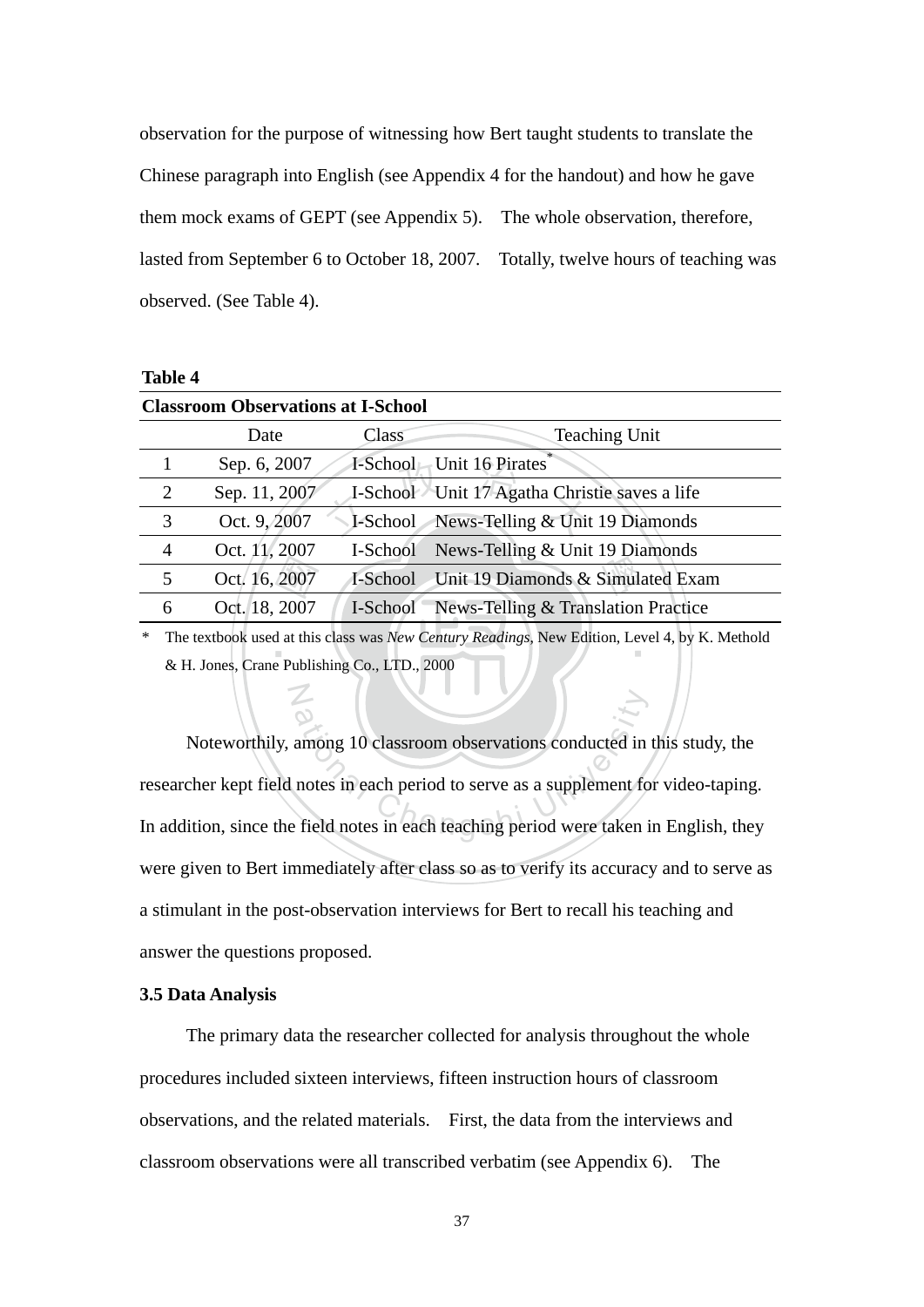de as de study—Bert's past teaching experience, his classroom practices and the difficulties<br>Bert has encountered in Taiwan. Once the preliminary analysis of the data collecte was made, it set year as the basis of the directions for the follow-up classroom<br>observations and interviews and a reminder for the researcher to pay more attention in the following observation. Third, after the data were fully collected and coded, the N with repetitive mentions and checked if these accusions, the effectiveness of his teaching, and the p<br>y, the results were again presented to Bert as cleently and the p<br> $\cap$  O C  $\cap$ transcriptions of the classroom observation were then presented by using the table which was modified from Wang (2007)'s study. It consisted of "activity type", "short description of the activities", "time", and "notes" (see Appendix 7). Second, as suggested by Tsai (2003), the analysis of the data was "an ongoing process that was carried out in tandem with data collection" (p. 75). Although observing the class and interviewing the participants personally, the researcher re-read the data she collected at the same time so as to evaluate and interpret the data preliminarily. Three categories generated from the past literature were used as priori codes for this Bert has encountered in Taiwan. Once the preliminary analysis of the data collected was made, it served as the basis of the directions for the follow-up classroom researcher identified significant events, patterns or statements which could be emphasized by Bert with repetitive mentions and checked if these accounted for Bert's teaching behaviors, the effectiveness of his teaching, and the problems he has encountered. Lastly, the results were again presented to Bert as clearly as possible for final verification before presented.

#### **3.6 Ethical Considerations**

In any research work, ethical issues permeate the whole process (Wong, 2003). This study was aimed to explore one American's English teaching experience in Taiwan, his classroom practices and the difficulties he has encountered in Taiwan. Consequently, it was closely related to the participant's personal life history, thoughts and behaviors. As Stake (1994) stated, "qualitative researchers are guests in the private spaces of the world. Their manners should be good and their code of ethics strict" (p.244). Thus, the researcher adopted the following steps to attend to ethical